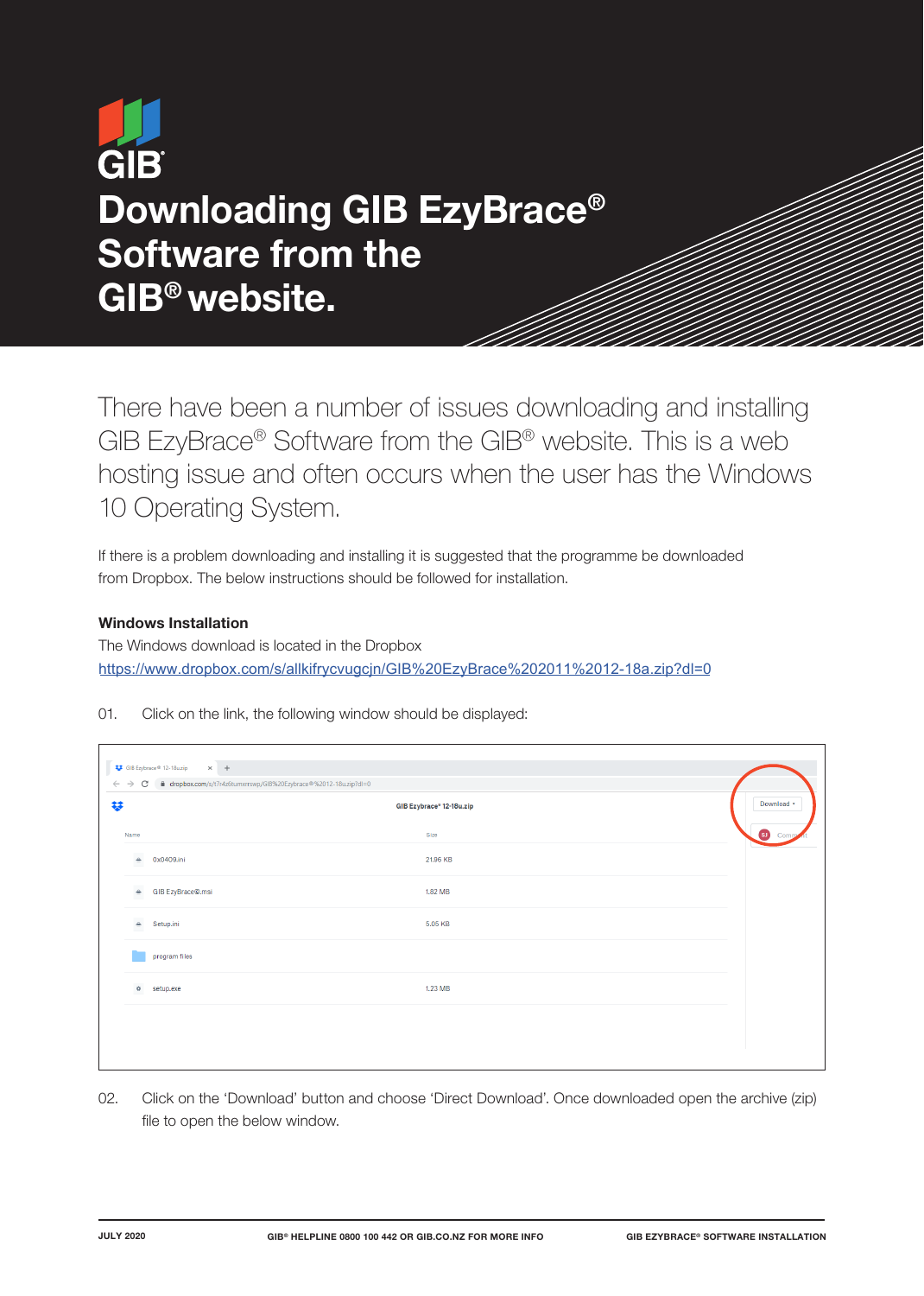#### 03. Click on the 'Extract All' button.

| $\mathbb{R}$                | $\rightarrow$                 | Compressed Folder Tools                    | GIB Ezybrace® 12-18u      |                                     |                          |          |                     | $\times$<br>$\Box$               |
|-----------------------------|-------------------------------|--------------------------------------------|---------------------------|-------------------------------------|--------------------------|----------|---------------------|----------------------------------|
| File                        | View<br>Home<br>Share         | Extract                                    |                           |                                     |                          |          |                     | $\sim$ 1                         |
|                             | 图 My Documents                | Pictures                                   |                           | 003 3D Renders                      |                          | t.       |                     |                                  |
|                             | 2019 EVENTS                   | 01 Calendars                               |                           | Marketing Services Coordinator Role |                          | Extract  |                     |                                  |
|                             | <b>Partnership Agreements</b> | Info and Templates                         |                           | 2019                                | $\overline{\phantom{a}}$ | all      |                     |                                  |
|                             |                               | <b>Extract To</b>                          |                           |                                     |                          |          |                     |                                  |
|                             | $\rightarrow$                 | This PC > Downloads > GIB Ezybrace® 12-18u |                           |                                     |                          | ৺ত       |                     | Search GIB Ezybrace® 12-18u<br>م |
|                             | Name                          | Type                                       |                           | Compressed size                     | Password                 | Size     | Ratio               | Date modified                    |
|                             | program files                 | <b>File folder</b>                         |                           |                                     |                          |          |                     | 19/07/2019 11:17                 |
| с                           | <b>8 0x0409</b>               | <b>Configuration settings</b>              |                           | 5 KB                                | No                       |          | <b>22 KB</b><br>81% | 1/10/2014 9:41 A                 |
|                             | GIB EzyBrace <sup>o</sup>     |                                            | Windows Installer Package | <b>527 KB</b>                       | No                       | 1,866 KB | 72%                 | 19/07/2019 11:11                 |
| l                           | $E$ setup                     | Application                                |                           | <b>545 KB</b>                       | <b>No</b>                | 1,263 KB | 57%                 | 19/07/2019 11:17                 |
| E<br>п<br>್ಠ<br>ſ<br>þ<br>D | Setup                         | <b>Configuration settings</b>              |                           | 2 KB                                | No                       |          | 6 KB<br>75%         | 19/07/2019 11:17                 |
| $\sim$<br>5 items           | $\epsilon$                    |                                            |                           |                                     |                          |          |                     | 895 G                            |

# 04. Click the 'Extract' button and the archive will be extracted into a new folder called 'GIB EzyBrace® 12-18u'.

| $\leftarrow$ | Extract Compressed (Zipped) Folders                  |         |        | ↗ |
|--------------|------------------------------------------------------|---------|--------|---|
|              | Select a Destination and Extract Files               |         |        |   |
|              | Files will be extracted to this folder:              |         |        |   |
|              | C:\Users\sarah.joblin\Downloads\GIB Ezybrace® 12-18u |         | Browse |   |
|              | Show extracted files when complete                   |         |        |   |
|              |                                                      | Extract | Cancel |   |
|              |                                                      |         |        |   |